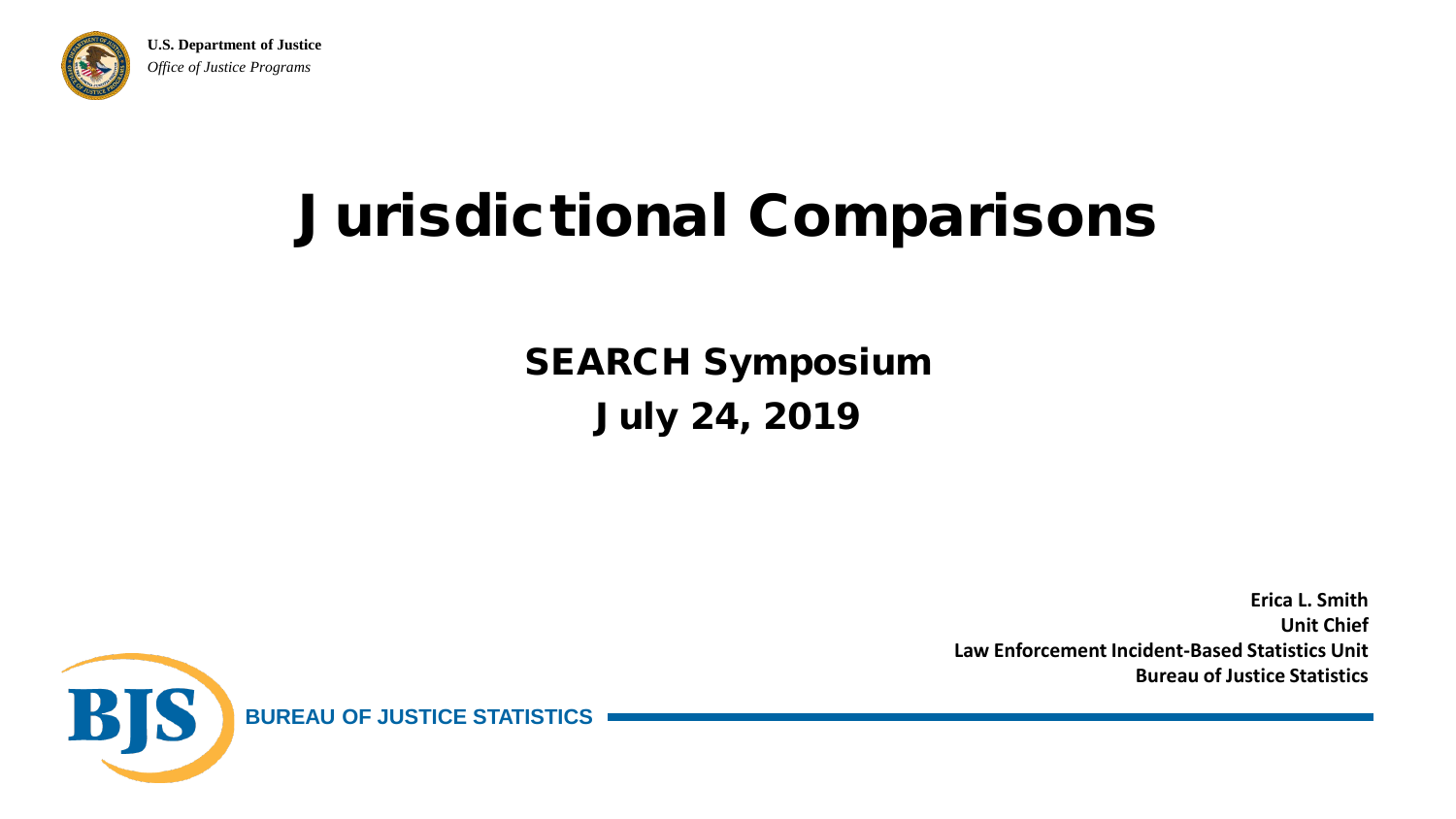## Introduction

- •Is population size a legitimate way to group places and compare crime rates?
- Examine relationship between crime rate and community wellbeing measures
- •Comparison examples
- •What is the purpose of making comparisons?

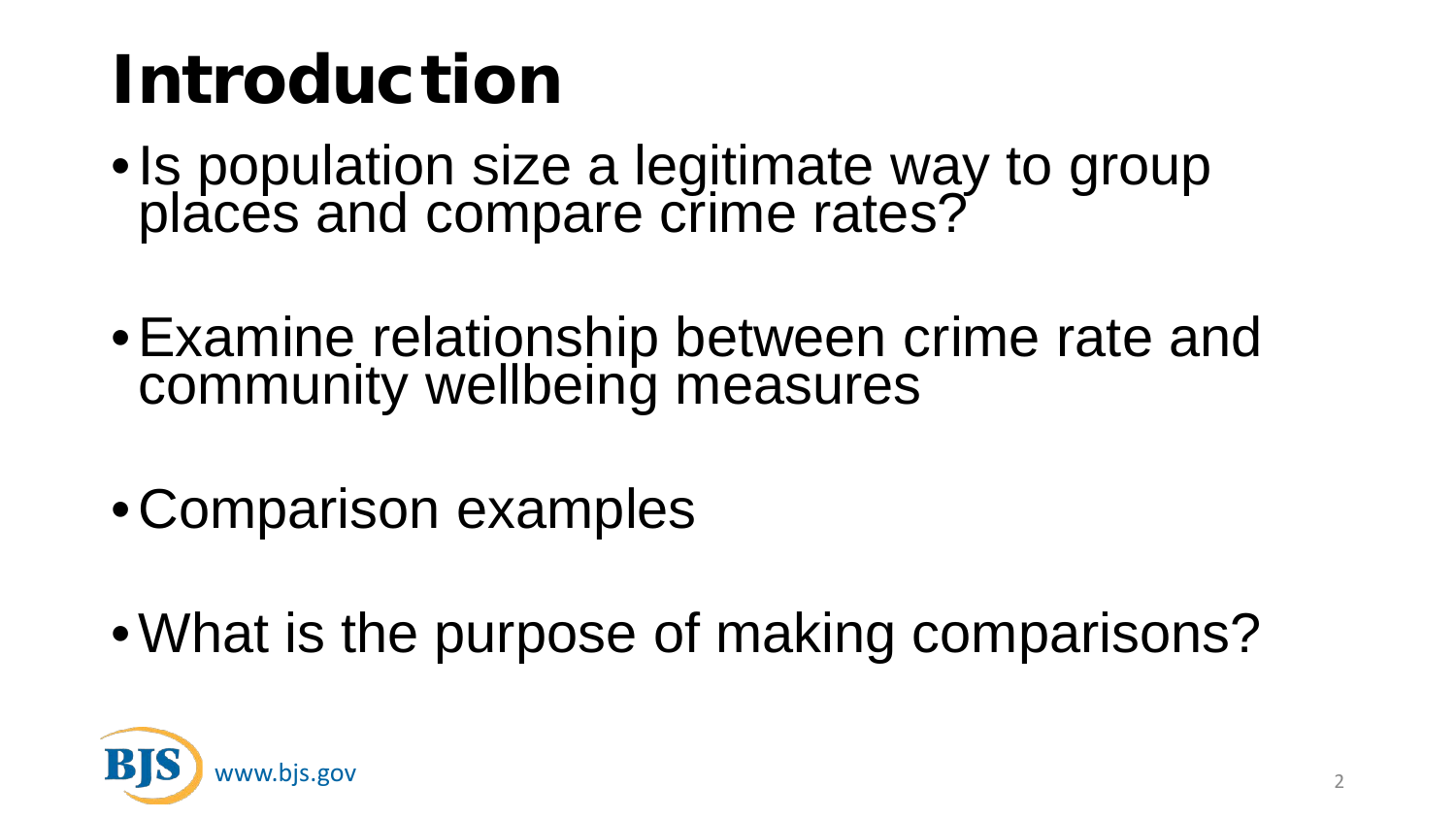## Population Size as a Comparative Indicator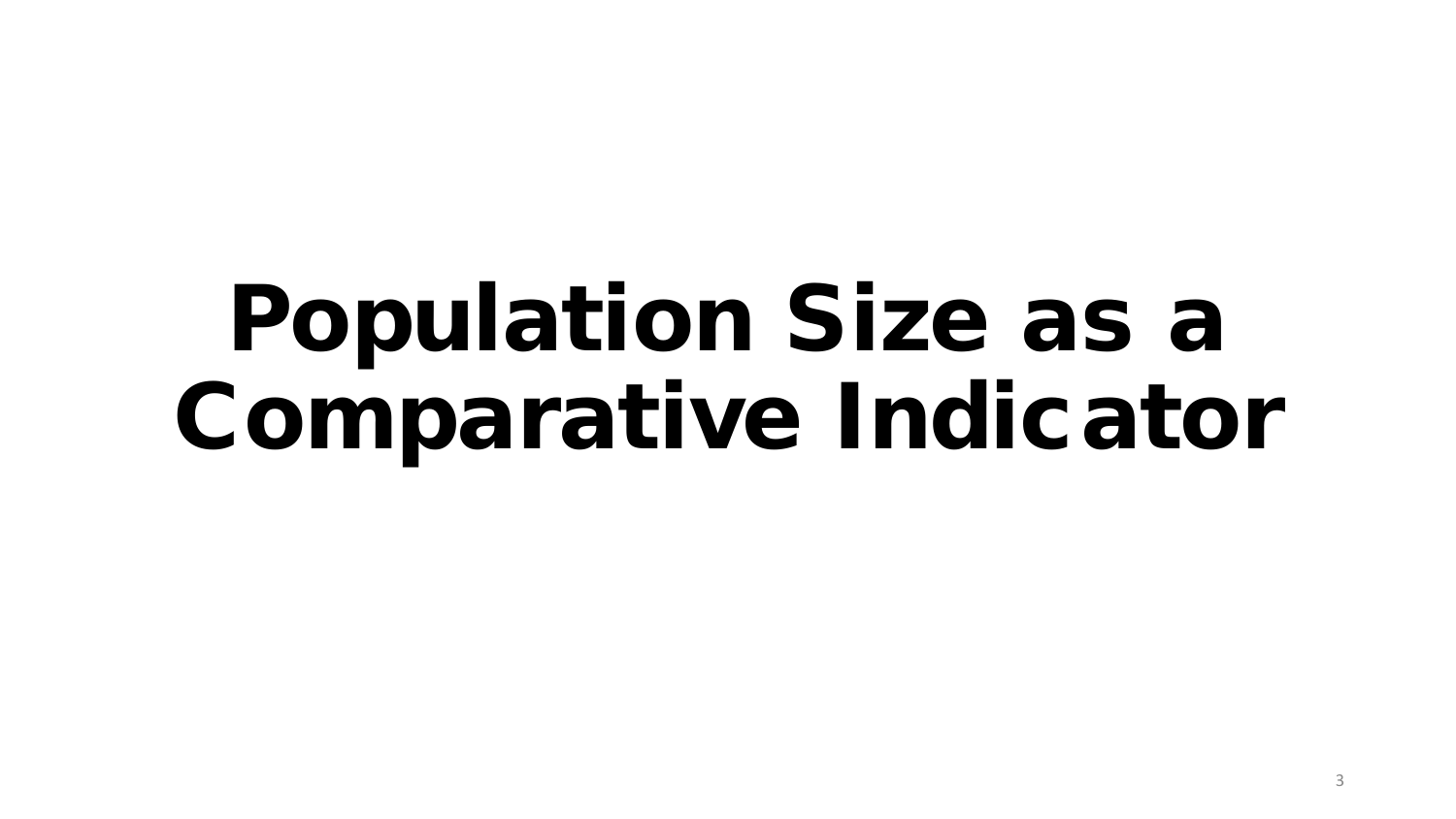#### Population and UCR Violent Crime Rate in the 80 Largest Cities

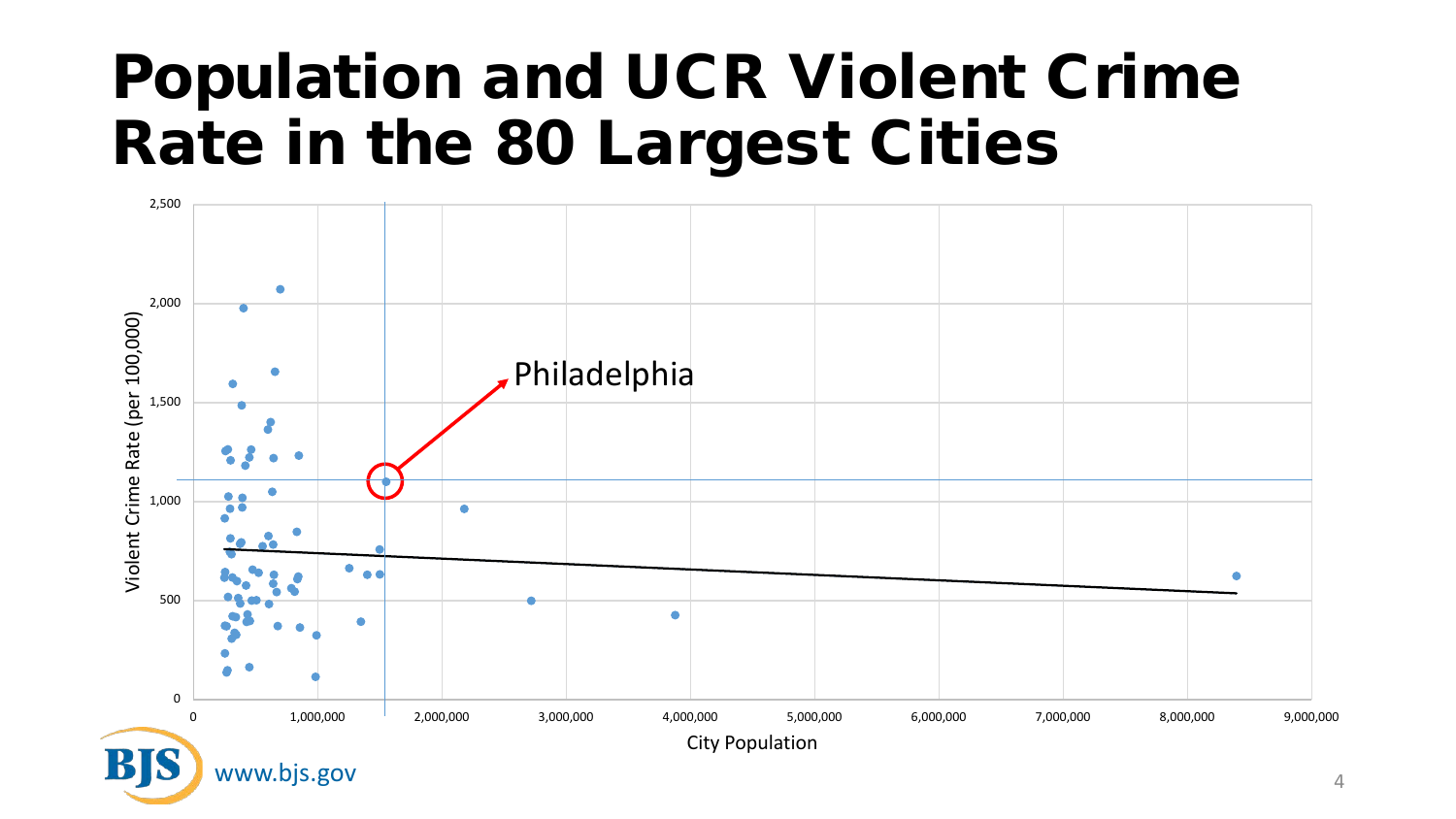#### Population Size as a Comparative Indicator

| <b>Population Served</b> | <b>Violent Crime Rate</b> | <b>Gun Violence Rate</b><br>(Nonfatal) |
|--------------------------|---------------------------|----------------------------------------|
| 8,396,126                | 624                       | 86                                     |
| 3,878,725                | 426                       | 117                                    |
| 2,720,554                | 499                       | 230*                                   |
| 2,180,606                | 963                       | 378                                    |
| 1,553,153                | 1,100                     | 345                                    |
| 1,502,139                | 632                       | 194                                    |
| 1,500,455                | 758                       | 180                                    |
| 1,399,725                | 631                       | 187                                    |
| 1,349,306                | 393                       | 46                                     |
| 1,255,015                | 664                       | 305                                    |
|                          |                           |                                        |

www.bjs.gov

B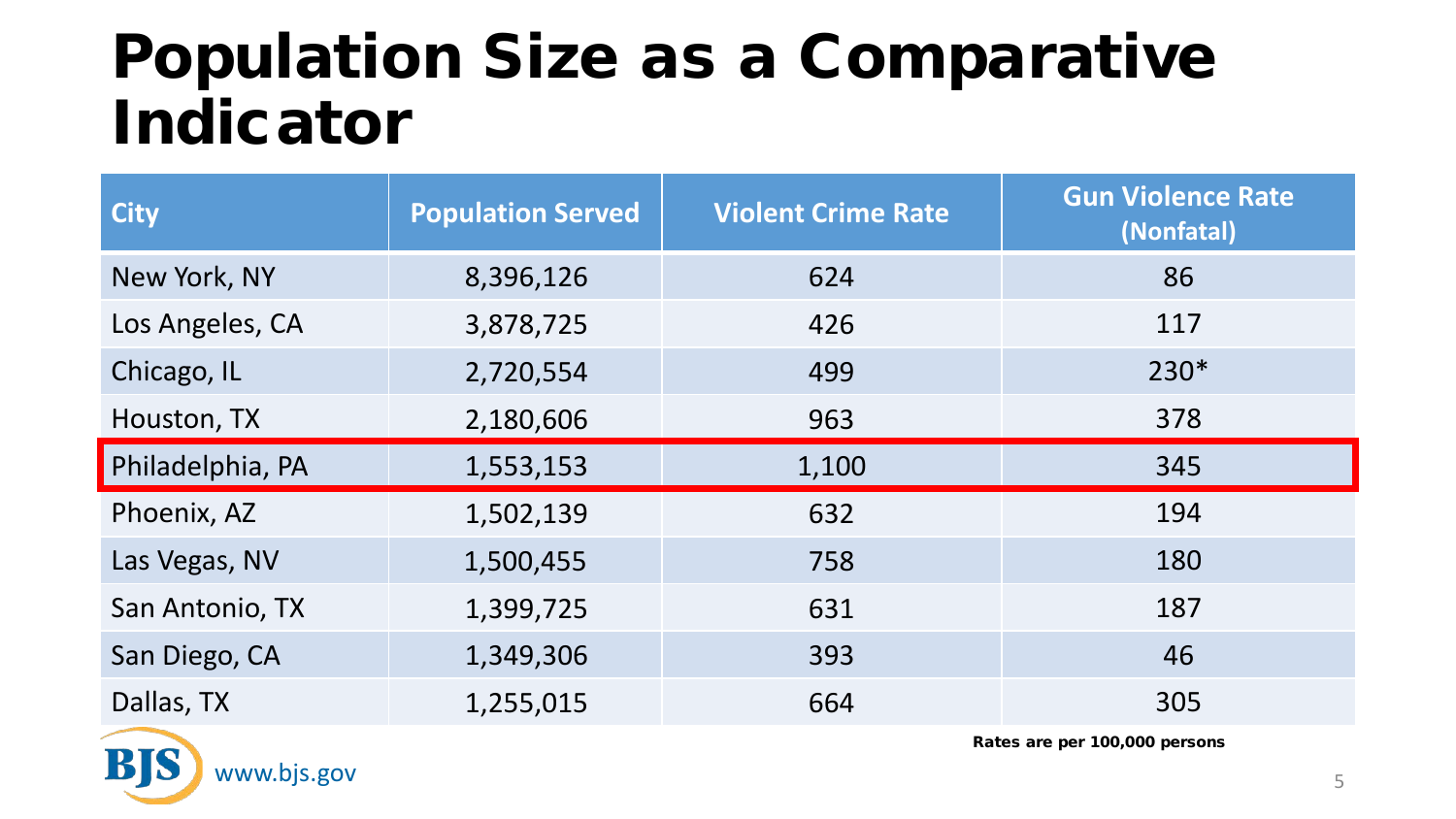### Crime Rates for the 10 Largest Cities

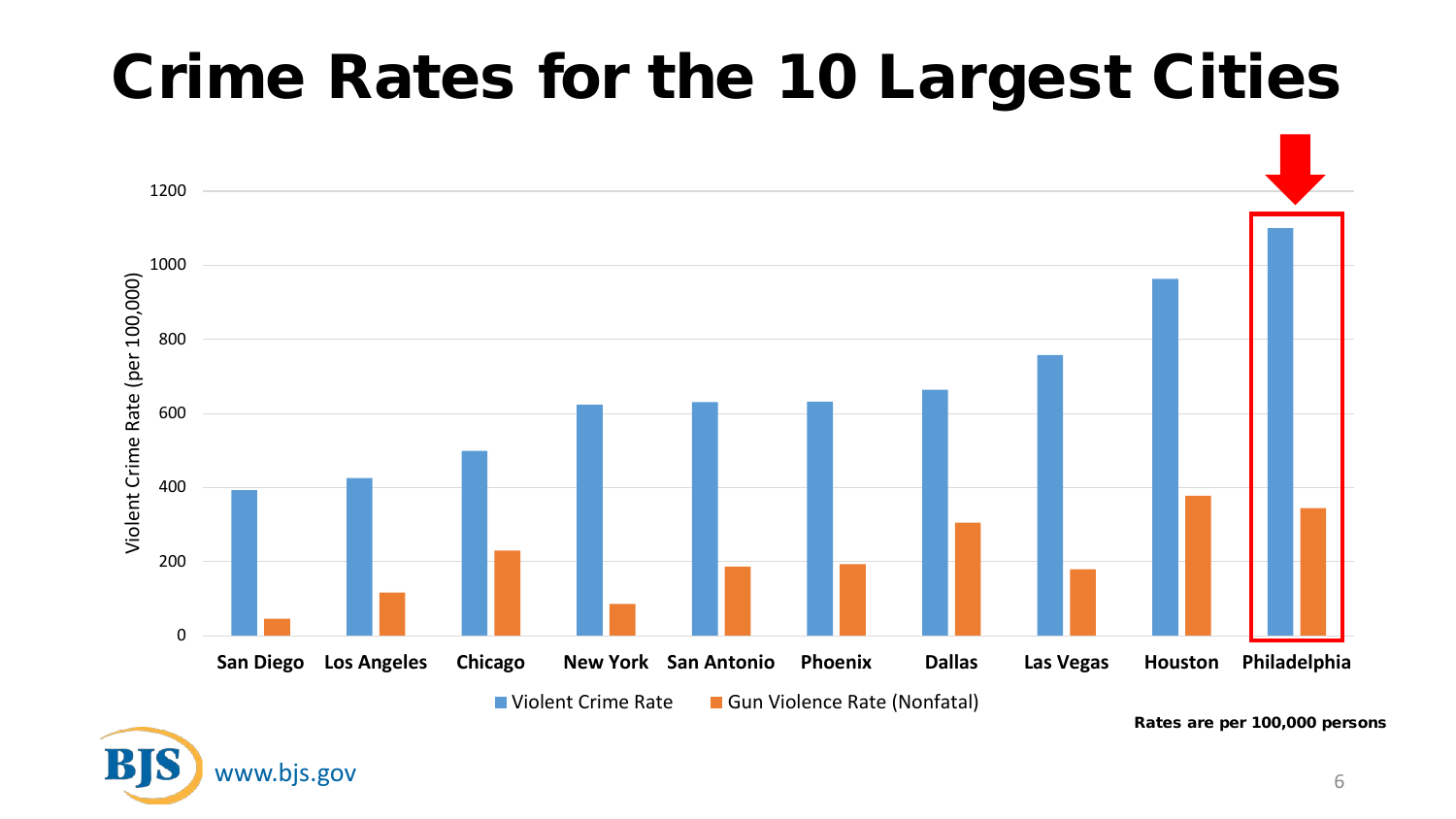## Examining the Relationship between Violent Crime Rate and Community Wellbeing Measures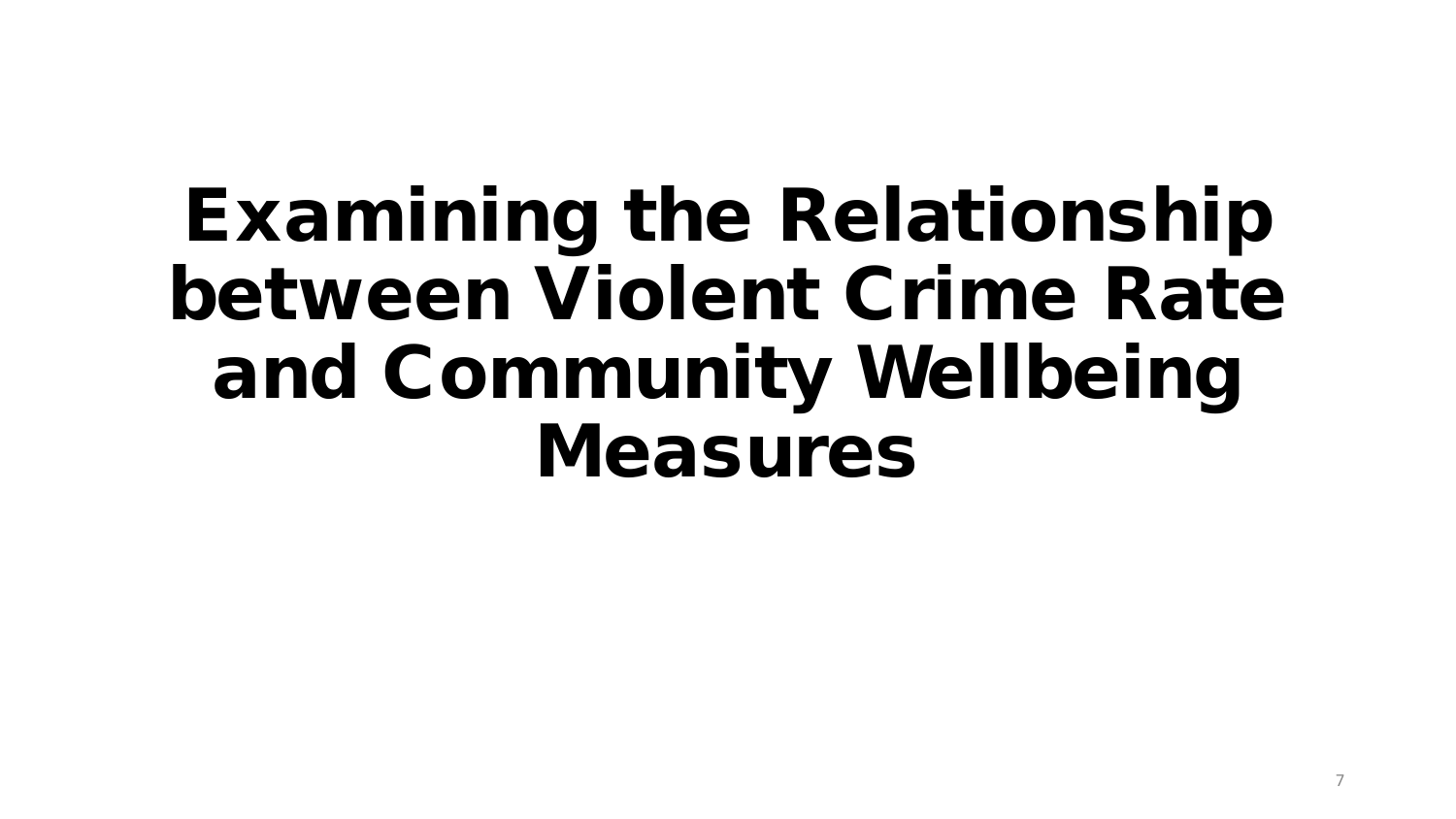**Relationship to Poverty**

**Relationship to Unemployment**





**Relationship to Vacant Housing**



**Relationship to Homeownership**

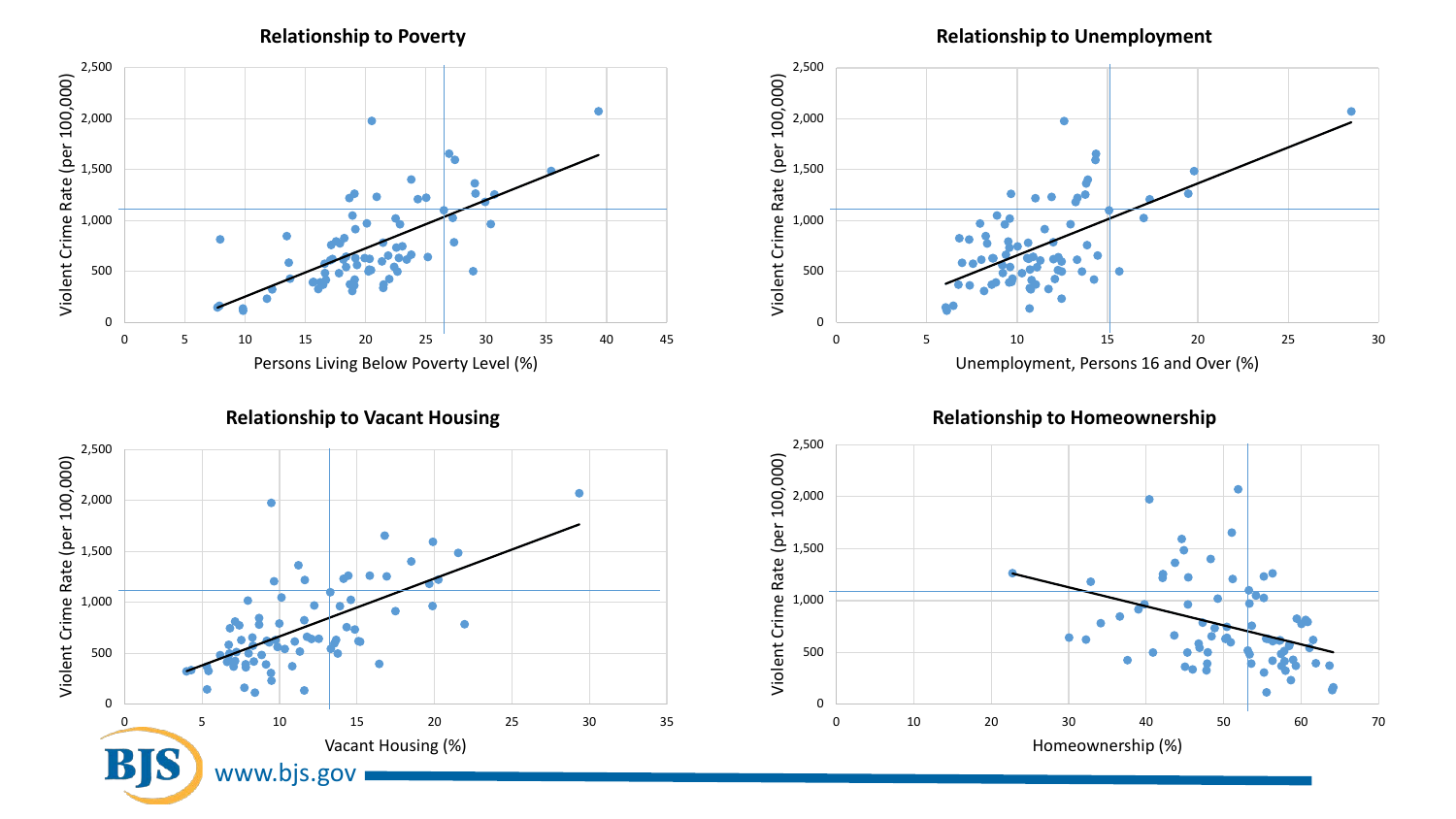0.00 500.00 1000.00 1500.00 2000.00 2500.00  $\frac{2}{\sqrt{3}}$ <br>  $\frac{1}{\sqrt{3}}$ <br>  $\frac{1}{\sqrt{3}}$ <br>  $\frac{1}{\sqrt{3}}$ <br>  $\frac{1}{\sqrt{3}}$ <br>  $\frac{1}{\sqrt{3}}$ <br>  $\frac{1}{\sqrt{3}}$ <br>  $\frac{1}{\sqrt{3}}$ <br>  $\frac{1}{\sqrt{3}}$ <br>  $\frac{1}{\sqrt{3}}$ <br>  $\frac{1}{\sqrt{3}}$ <br>  $\frac{1}{\sqrt{3}}$ <br>  $\frac{1}{\sqrt{3}}$ <br>  $\frac{1}{\sqrt{3}}$ <br>  $\frac{1}{\sqrt{3}}$ <br>  $\frac{1}{\sqrt{3}}$ % Population Change due to Commuters

**Relationship to Commuter Population**

**Relationship to Black Isolation Index**



**Relationship to Percentage of High School Dropouts**



**Relationship to Percent Foreign Born**

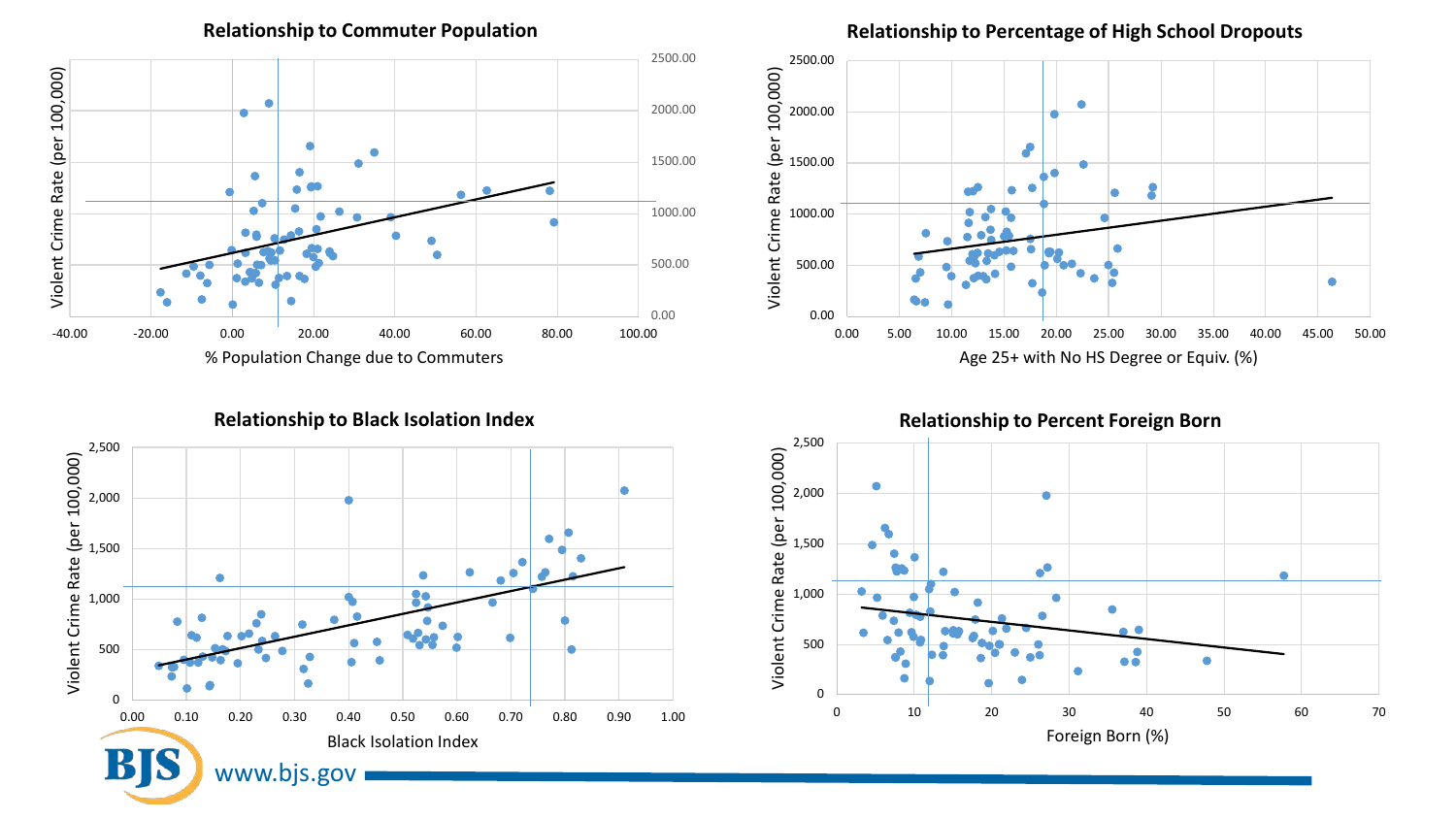# Making Comparisons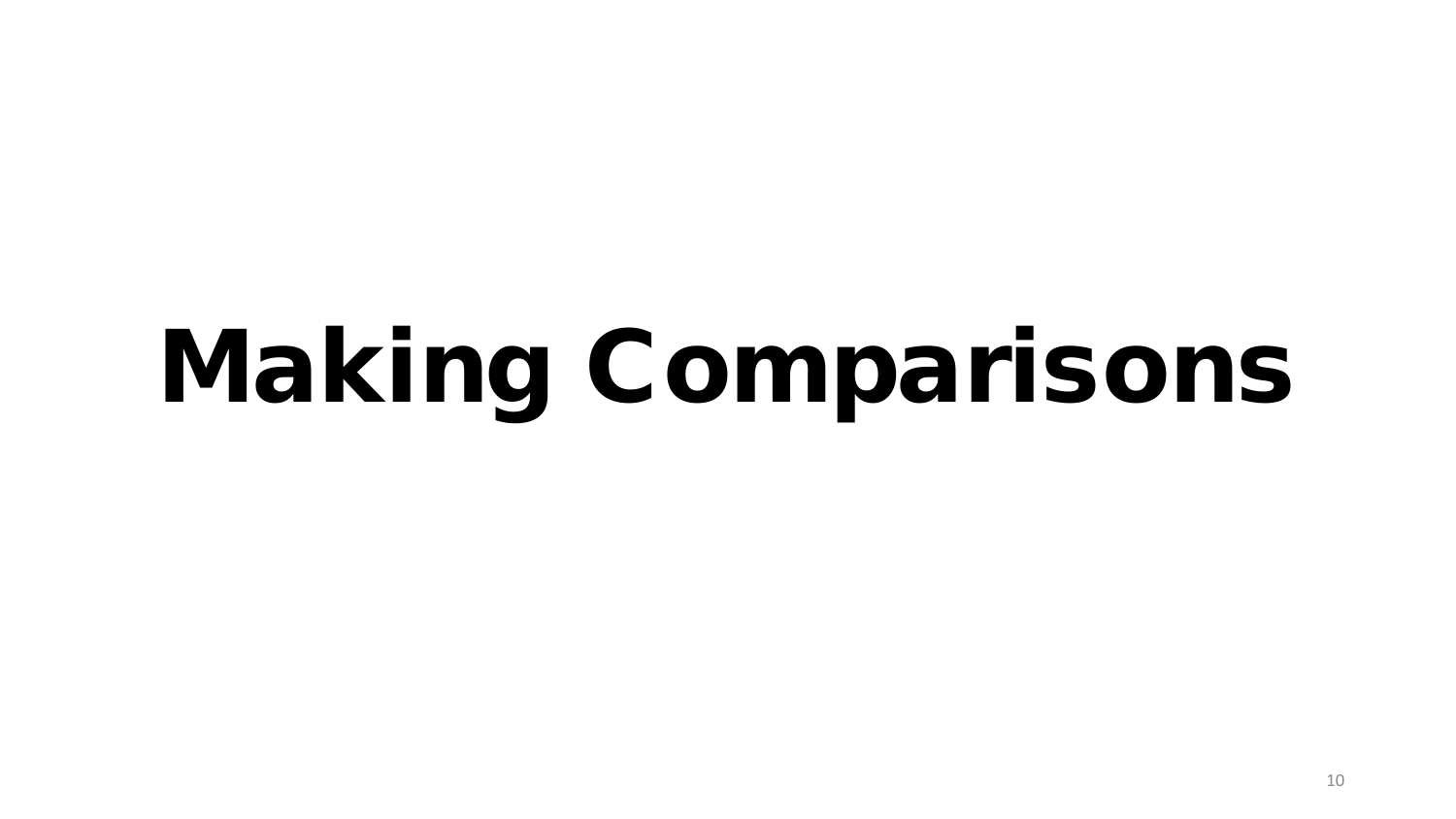## Philadelphia-Nominated Comparison of High Poverty Cities

| <b>City</b>      | Poverty (%) | <b>Violent Crime</b><br>Rate | <b>Gun Violence</b><br><b>Rate (Nonfatal)</b> | <b>Population</b><br><b>Served</b> |
|------------------|-------------|------------------------------|-----------------------------------------------|------------------------------------|
| Detroit, MI      | 39.3 %      | 2,072                        | 870                                           | 699,889                            |
| Cleveland, OH    | 35.4 %      | 1,486                        | 531                                           | 389,181                            |
| Miami, FL        | 29.9 %      | 1,182                        | 413                                           | 418,394                            |
| Newark, NJ       | 29.1 %      | 1,264                        | 643                                           | 278,246                            |
| St. Louis, MO    | 27.4 %      | 1,594                        | 768                                           | 318,563                            |
| New Orleans, LA  | 27.3 %      | 787                          | 346                                           | 377,022                            |
| Philadelphia, PA | 26.5 %      | 1,100                        | 345                                           | 1,553,153                          |
| Atlanta, GA      | 25.0%       | 1,223                        | 577                                           | 451,020                            |
| Baltimore, MD    | 23.8%       | 1,402                        | 355                                           | 622,671                            |

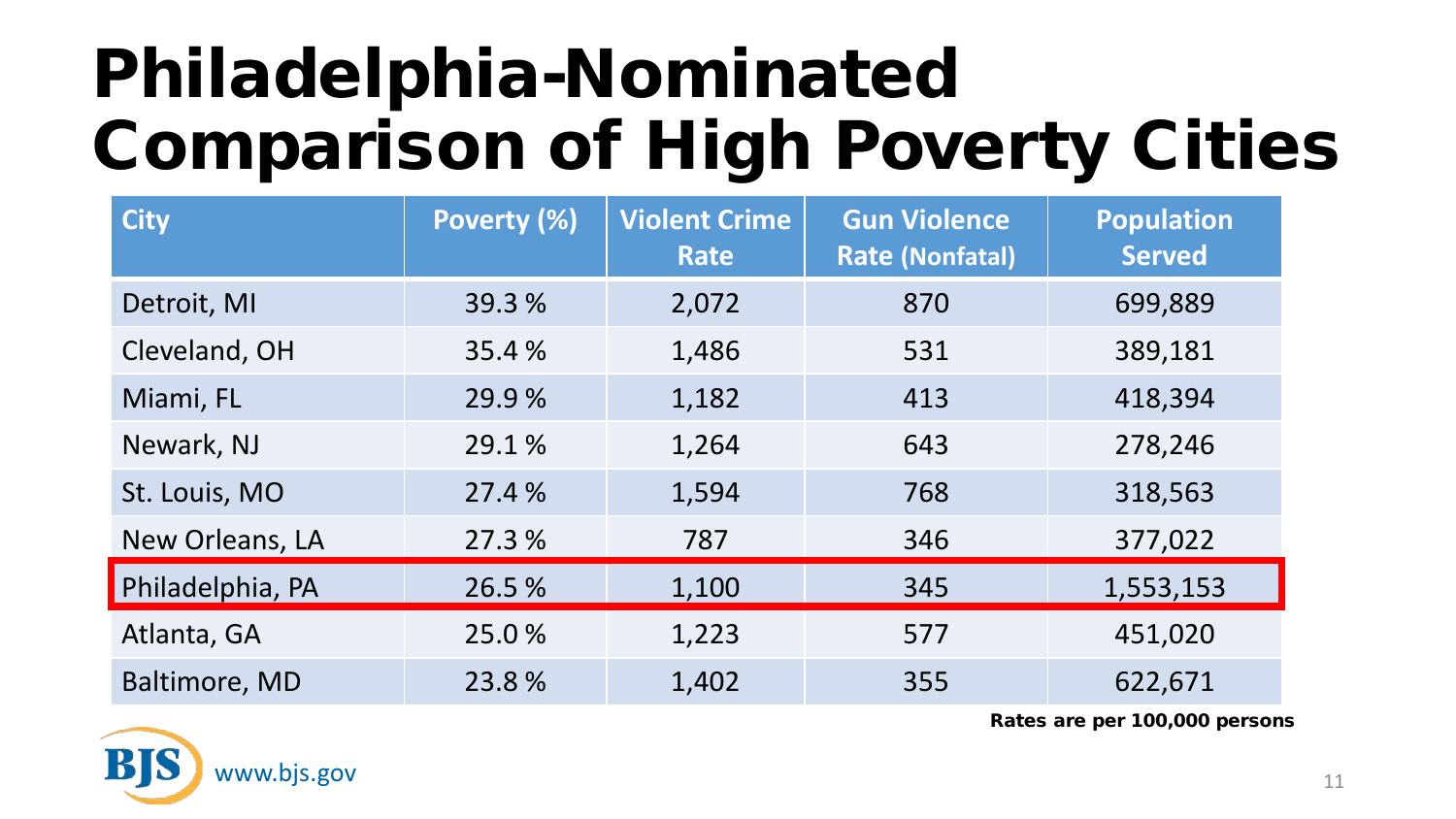### Crime Rates Across Philadelphia-Nominated High Poverty Cities



Rates are per 100,000 persons



2500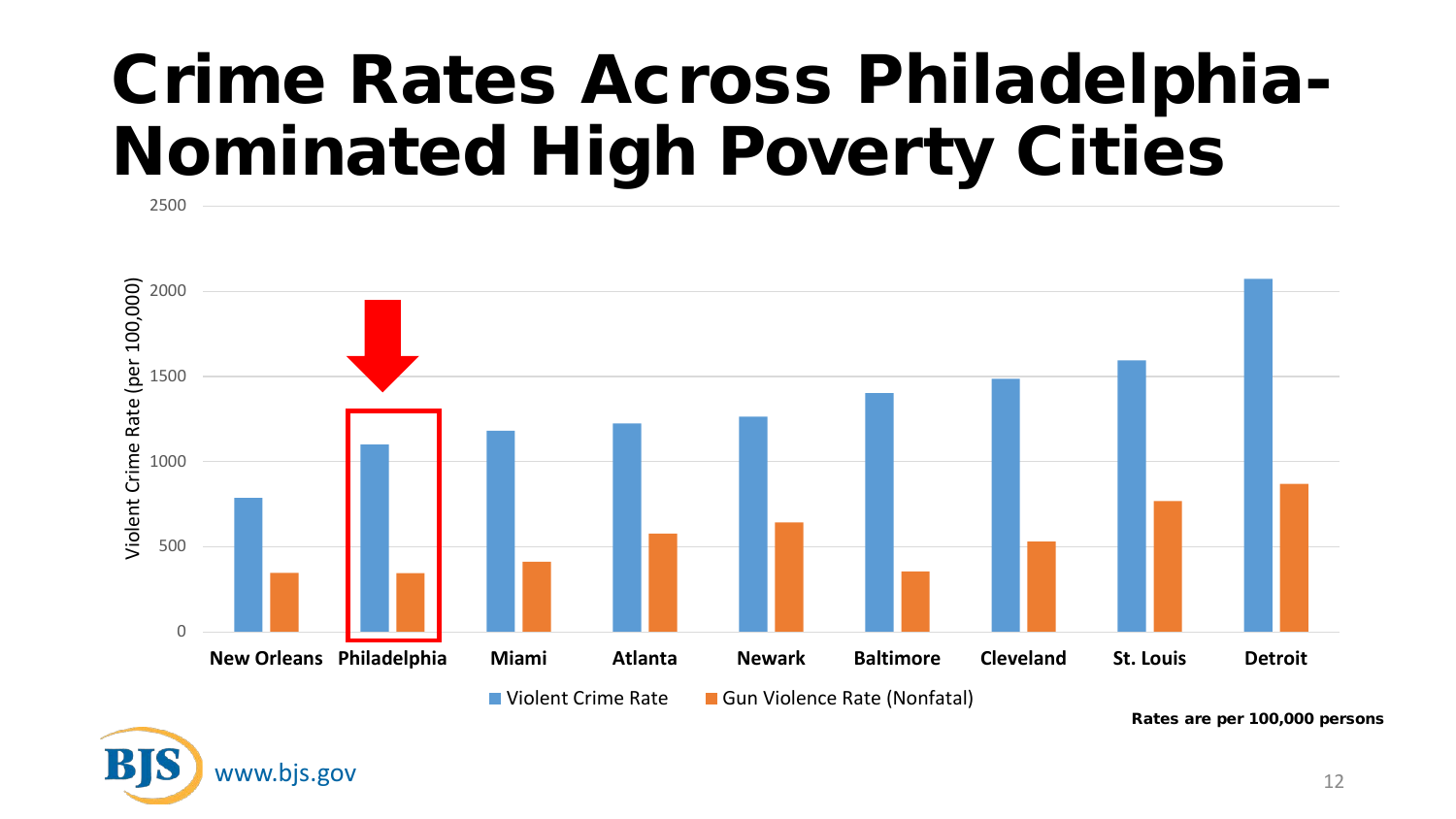#### Which Cities are Most Similar to Philadelphia on Poverty?

| <b>City</b>          | Poverty (%) | <b>Violent Crime Rate</b> | <b>Gun Violence Rate (Nonfatal)</b> | <b>Population Served</b> |
|----------------------|-------------|---------------------------|-------------------------------------|--------------------------|
| Fresno, CA           | 28.9%       | 501                       | 135                                 | 508,876                  |
| St. Louis, MO        | 27.4 %      | 1,594                     | 768                                 | 318,563                  |
| New Orleans, LA      | 27.3 %      | 787                       | 346                                 | 377,022                  |
| Toledo, OH           | 27.2 %      | 1,025                     | 292                                 | 283,035                  |
| Memphis, TN          | 26.9%       | 1,656                     | 689                                 | 657,691                  |
| Philadelphia, PA     | 26.5 %      | 1,100                     | 345                                 | 1,553,153                |
| Tucson, AZ           | 25.2 %      | 641                       | 205                                 | 525,486                  |
| Atlanta, GA          | 25.0%       | 1,223                     | 577                                 | 451,020                  |
| Stockton, CA         | 24.3 %      | 1,208                     | 383                                 | 299,796                  |
| Dallas, TX           | 23.8%       | 664                       | 305                                 | 1,255,015                |
| <b>Baltimore, MD</b> | 23.8%       | 1,402                     | 355                                 | 622,671                  |

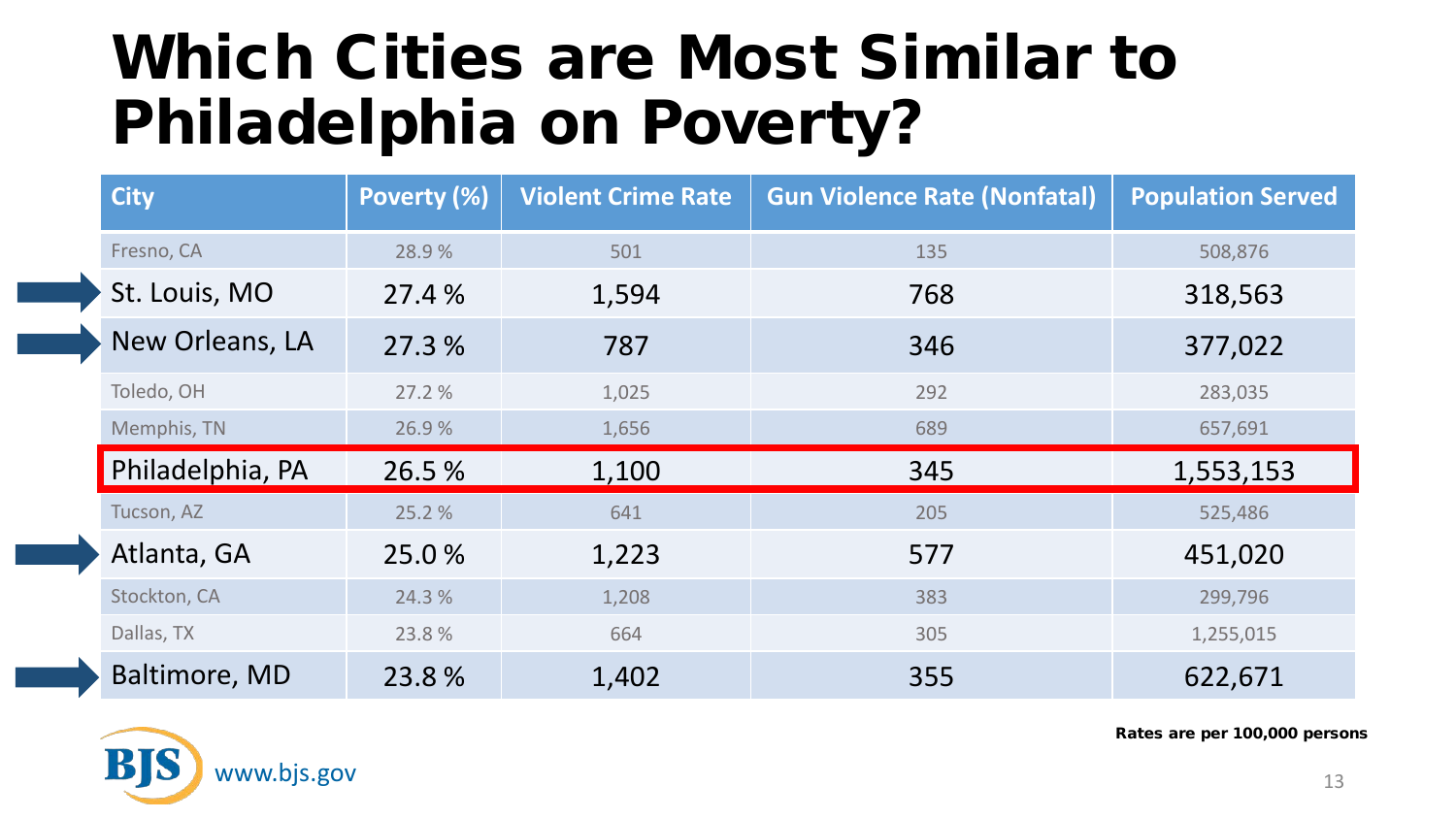#### Comparing Crime Rates Across Cities with Similar Poverty Rates



**Notent Crime Rate Gun Violence Rate (Nonfatal)** Rates are per 100,000 persons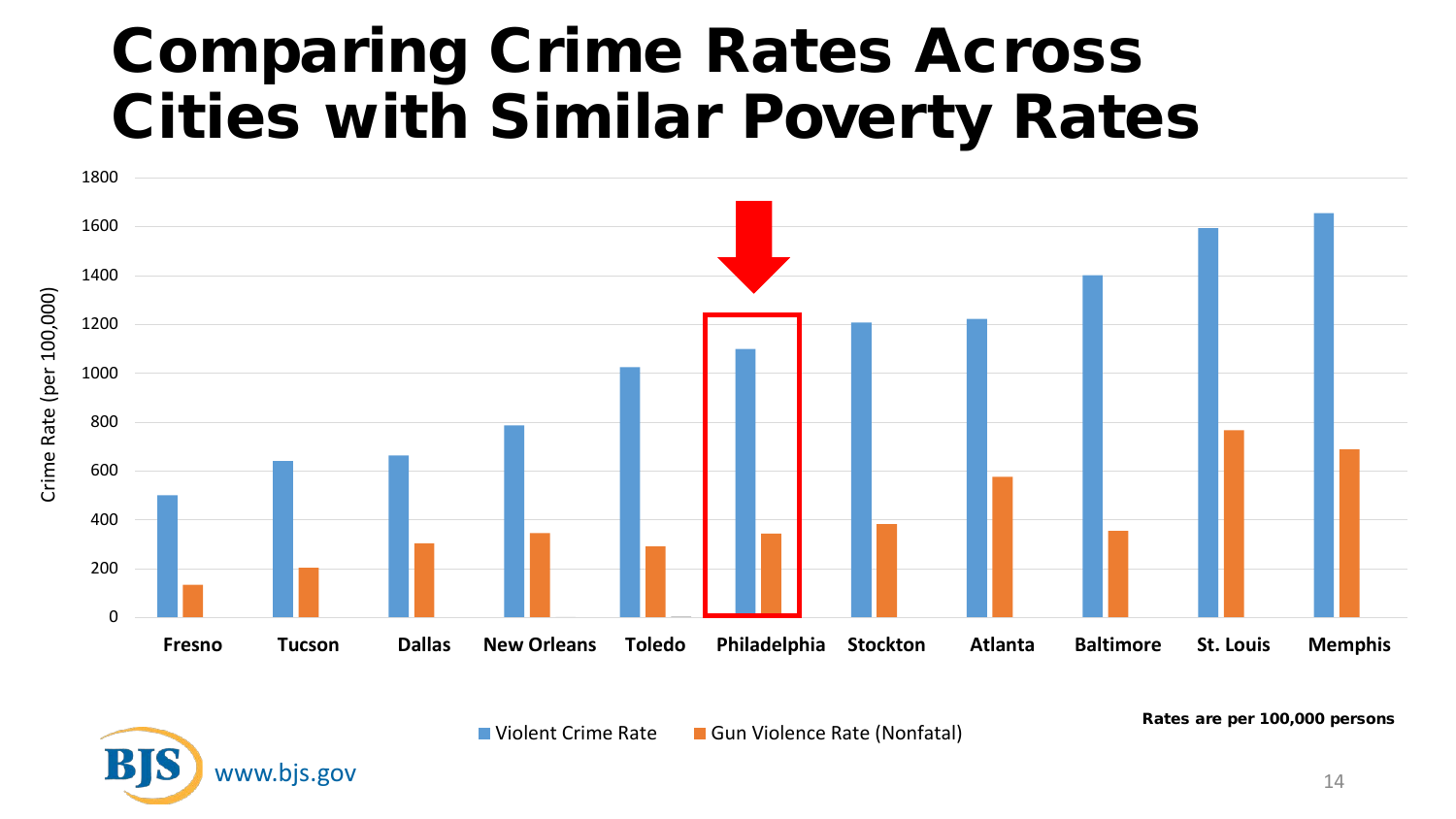## Which Cities are Similar to Philadelphia on Homeownership?

| <b>City</b>      | Homeownership | <b>Violent Crime Rate</b> | <b>Gun Violence Rate (Nonfatal)</b> | <b>Population Served</b> |
|------------------|---------------|---------------------------|-------------------------------------|--------------------------|
| Nashville, TN    | 54.2 %        | 1,049                     | 345                                 | 635,673                  |
| Las Vegas, NV    | 53.6%         | 758                       | 180                                 | 1,500,455                |
| Raleigh, NC      | 53.6 %        | 392                       | 143                                 | 428,993                  |
| Portland, OR     | 53.4 %        | 483                       | 71                                  | 609,136                  |
| Tulsa, OK        | 53.3 %        | 971                       | 268                                 | 394,498                  |
| Philadelphia, PA | 53.3 %        | 1,100                     | 345                                 | 1,553,153                |
| Greensboro, NC   | 53.1%         | 519                       | 207                                 | 279,343                  |
| Detroit, MI      | 51.9%         | 2,072                     | 870                                 | 699,889                  |
| Stockton, CA     | 51.2%         | 1,208                     | 383                                 | 299,796                  |
| Memphis, TN      | 51.1%         | 1,656                     | 689                                 | 657,691                  |
| Tampa, FL        | 50.9%         | 598                       | 208                                 | 351,314                  |

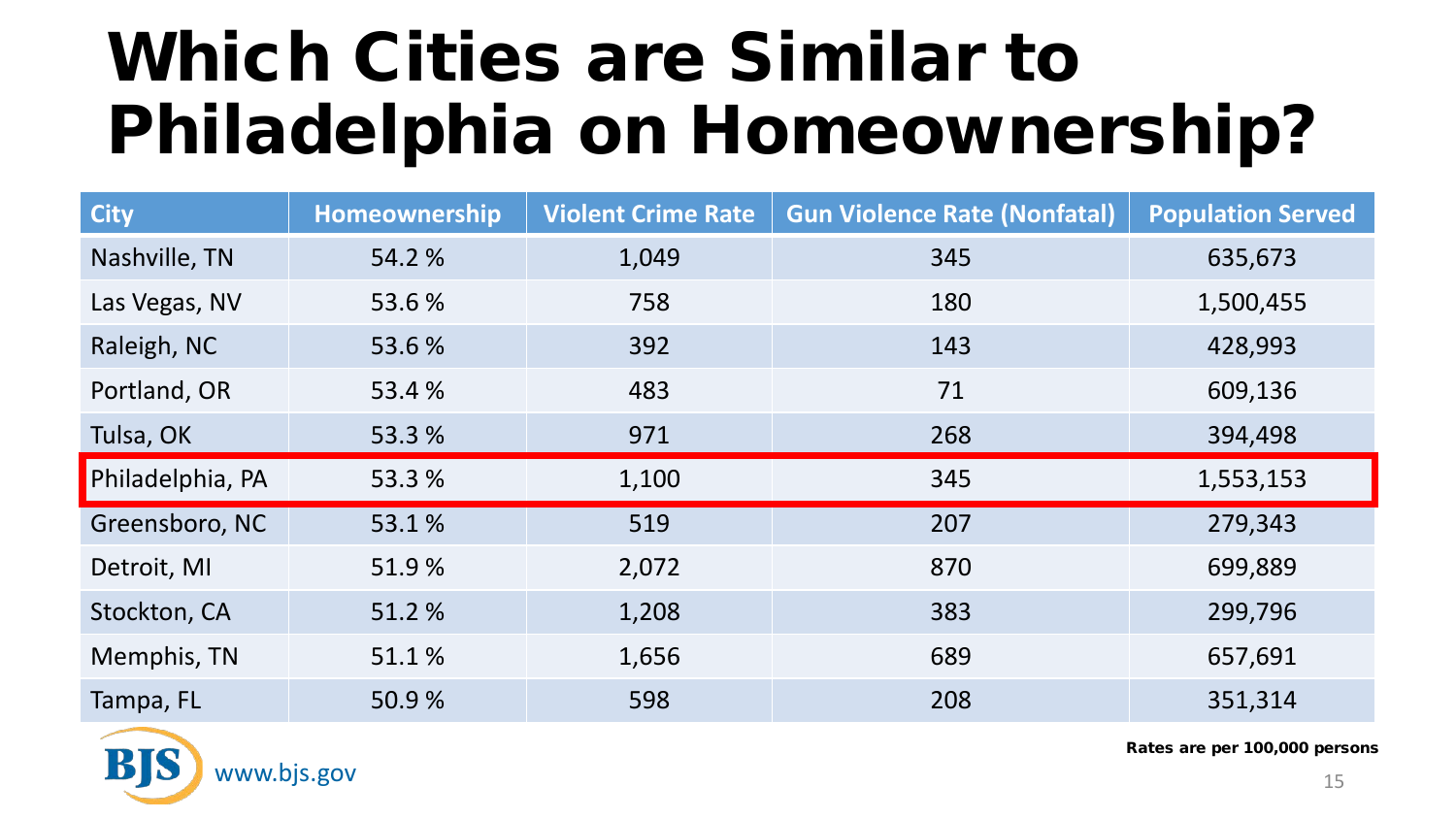#### Comparing Crime Rates Across Cities with Similar Homeownership Rates



■ Violent Crime Rate ■ Gun Violence Rate (Nonfatal)

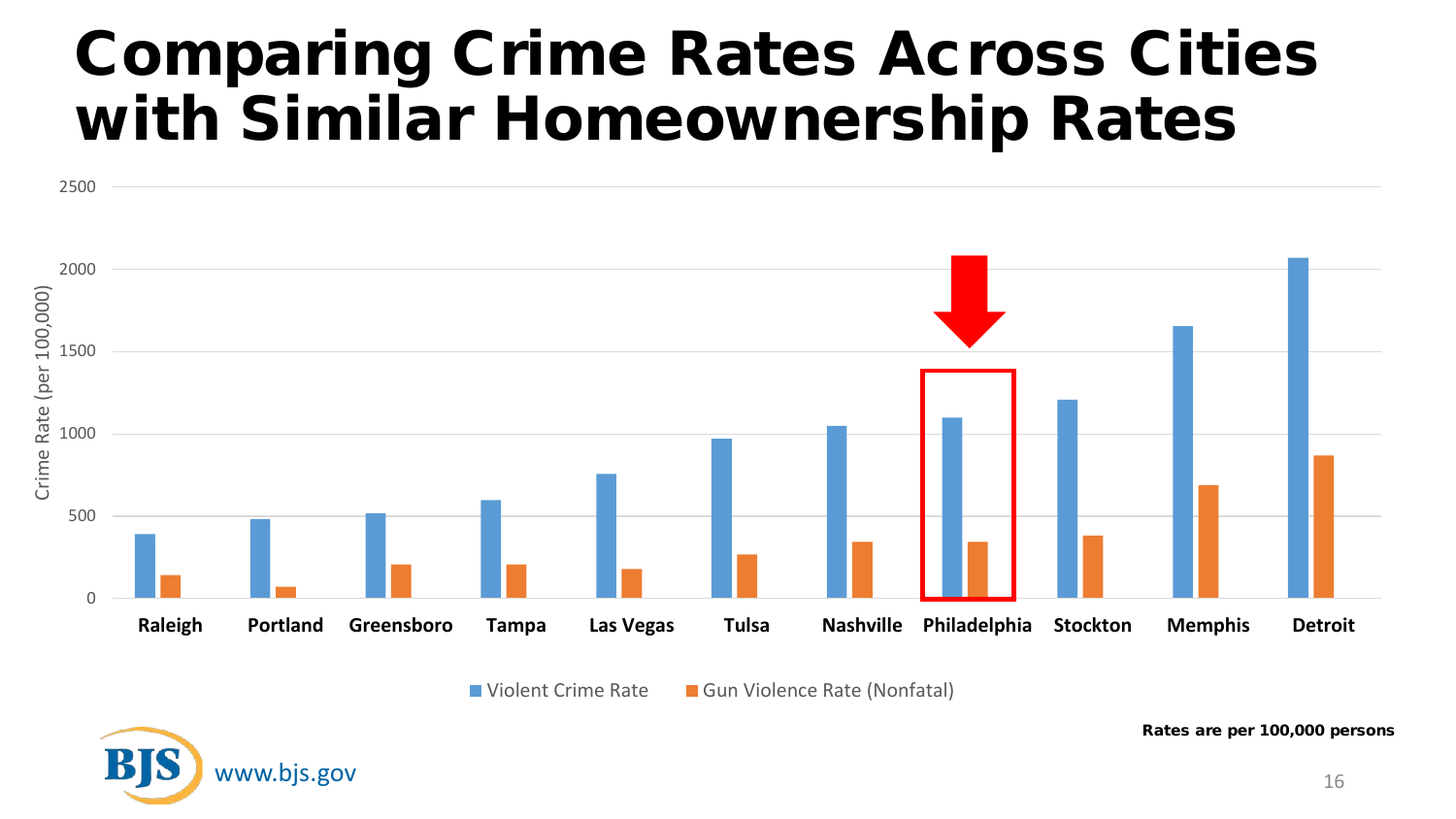#### Which Cities Fall Near Philadelphia on Wellbeing Measures Most Often?

| <b>City</b>      | <b>Violent</b><br><b>Crime</b><br>Rate | <b>Murder</b><br>Rate | <b>Gun Violence</b><br><b>Rate (Nonfatal)</b> | <b>Sworn Officers</b><br>per 10,000<br><b>Citizens</b> | <b>Population</b><br><b>Served</b> |
|------------------|----------------------------------------|-----------------------|-----------------------------------------------|--------------------------------------------------------|------------------------------------|
| Memphis, TN      | 1,656                                  | 19                    | 689                                           | 37                                                     | 657,691                            |
| St. Louis, MO    | 1,594                                  | 38                    | 768                                           | 42                                                     | 318,563                            |
| Baltimore, MD    | 1,402                                  | 37                    | 355                                           | 47                                                     | 622,671                            |
| Milwaukee, WI    | 1,364                                  | 17                    | 613                                           | 38                                                     | 600,805                            |
| Washington, DC   | 1,219                                  | 16                    | 357                                           | 60                                                     | 646,449                            |
| Philadelphia, PA | 1,100                                  | 16                    | 345                                           | 42                                                     | 1,553,153                          |

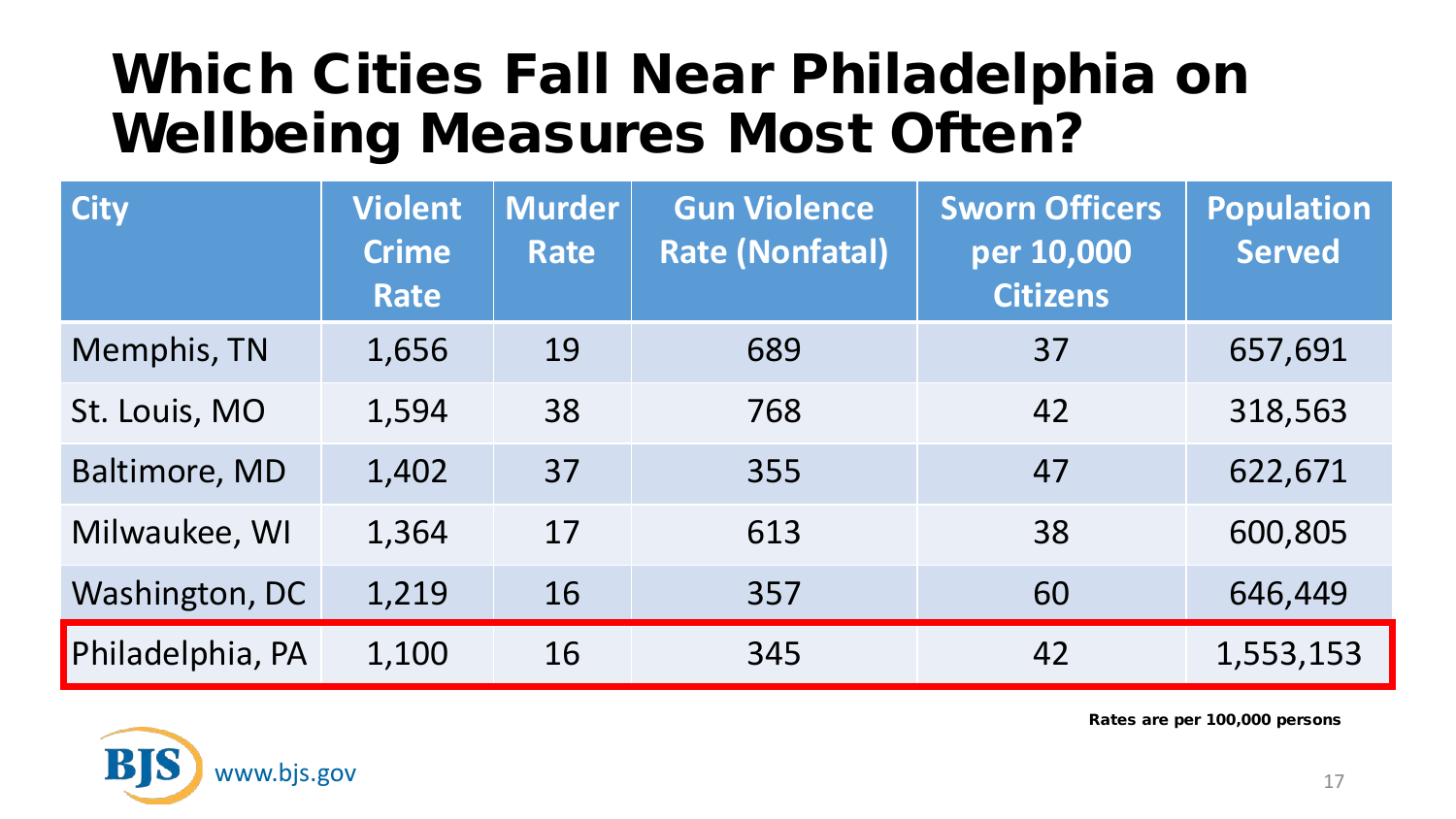## Regression Analysis

| A 1% increase in                      | Has this effect on the violent crime rate (per 100,000): |                                                         |  |
|---------------------------------------|----------------------------------------------------------|---------------------------------------------------------|--|
| Poverty                               |                                                          | 14                                                      |  |
| Homeownership                         |                                                          | $\sqrt{7}$                                              |  |
| <b>School Enrollment</b>              |                                                          | 18                                                      |  |
| Foreign Born (%)                      |                                                          | 12                                                      |  |
| <b>Black Residential Isolation</b>    |                                                          | $\begin{array}{ c c } \hline & 4 \\ \hline \end{array}$ |  |
| <b>Hispanic Residential Isolation</b> | $\rightarrow$ 3                                          |                                                         |  |
| <b>Asian Residential Isolation</b>    |                                                          | 6                                                       |  |

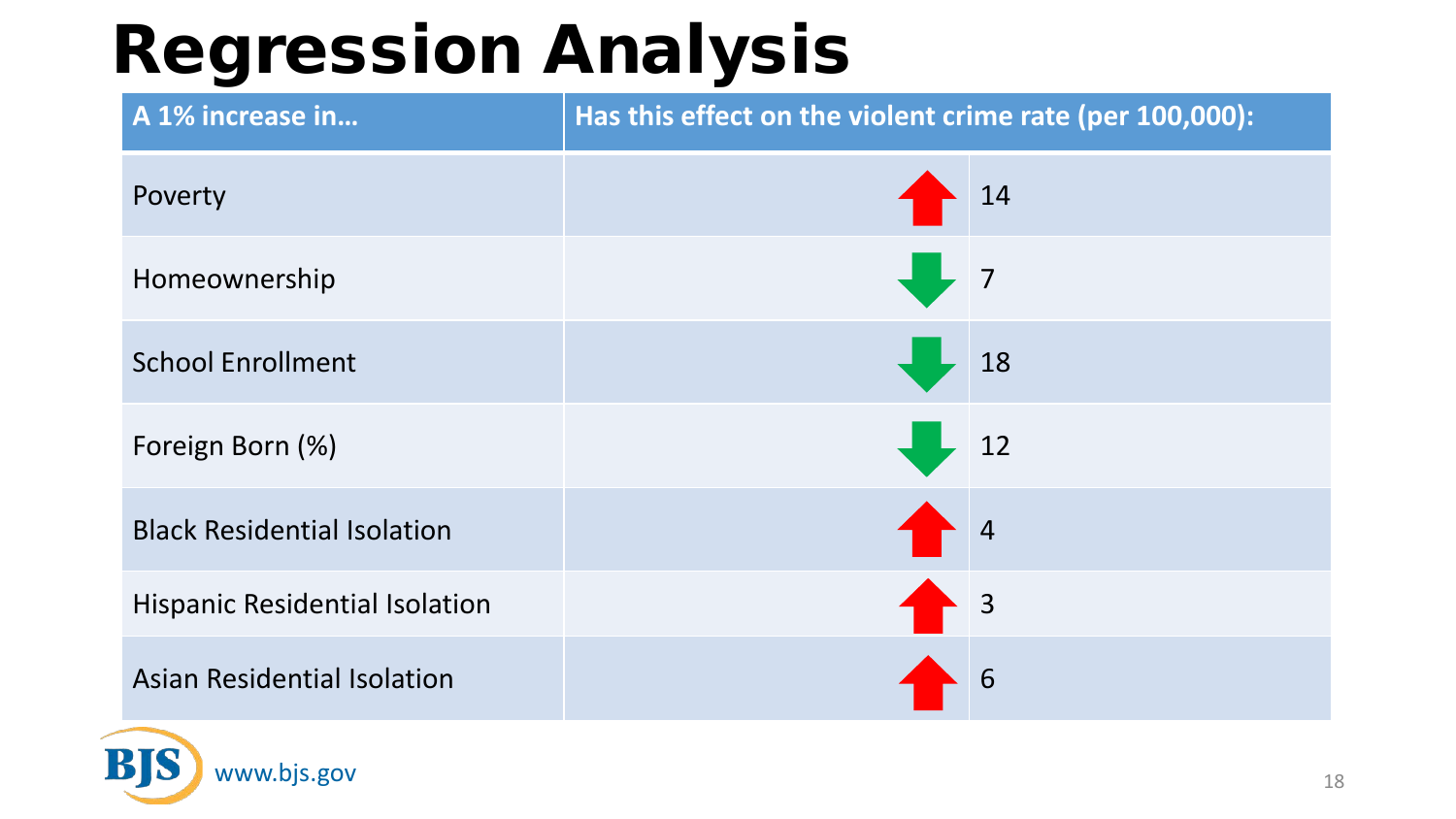## Purpose of Making Comparisons